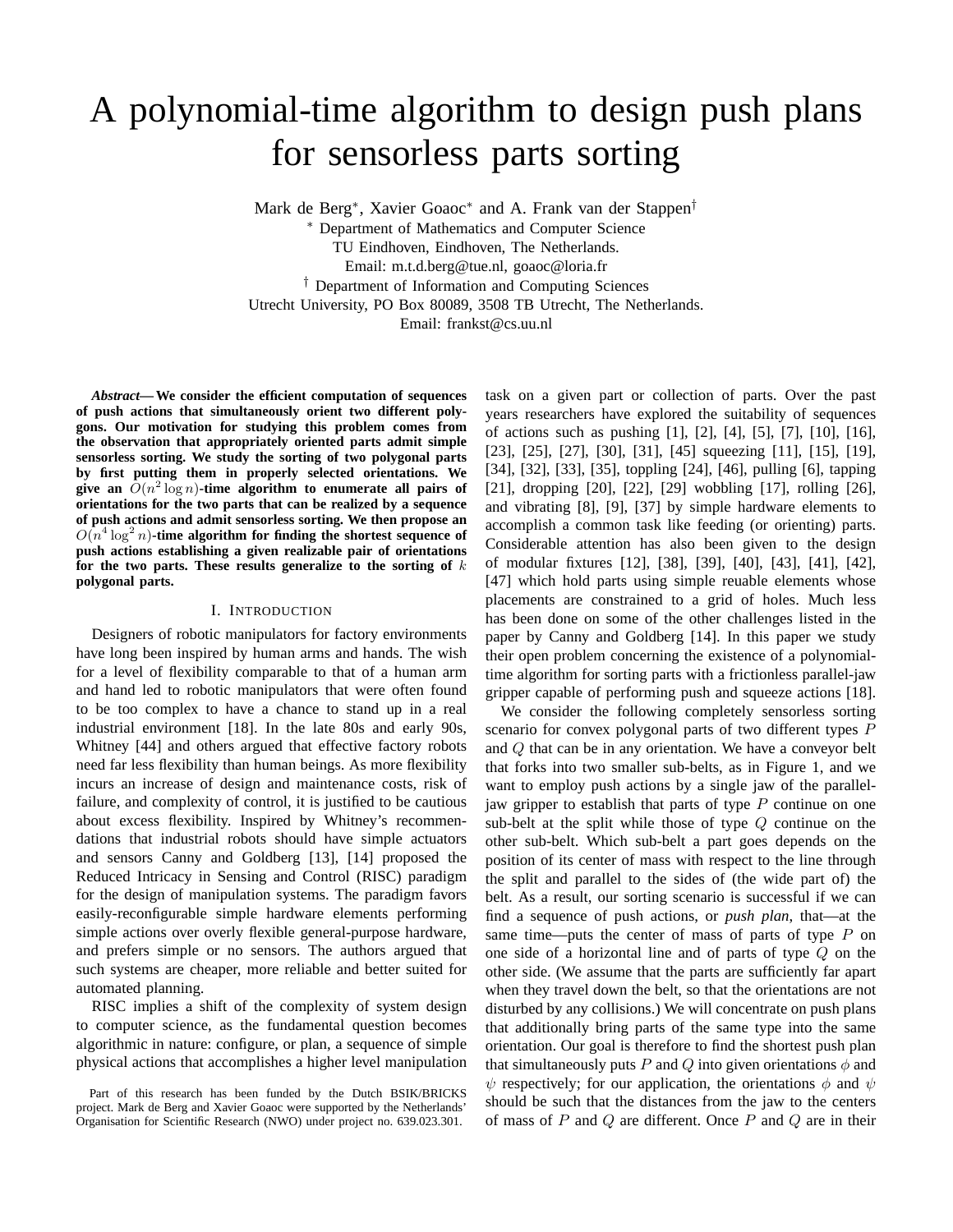respective orientations, a single push by the jaw suffices to put  $P$  and  $Q$  onto the belt, after which the split will take care of the sorting. Non-convex parts traveling with a cavity facing the split may get stuck at the joint corner of the sub-belts. We can easily identify the orientations in which a part can get stuck beforehand and eliminate those from consideration in the planning phase.



Fig. 1. A conveyor belt forking into two sub-belts and two parts that will be sorted.

Goldberg  $[19]$  showed that a single polygonal part with n vertices can be oriented, i.e., brought into any priorly specified orientation, by a push plan; he also showed that the shortest such plan can be computed in  $O(n^2)$  time. Chen and Ierardi [15] proved that the length of the shortest plan is  $O(n)$ . Although a concatenation of separate plans for parts  $P$  and Q puts both parts into a known orientation, these results do not provide a way of finding the *shortest* sequence of push actions that simultaneously puts P and Q into *specified* orientations  $\phi$  and  $\psi$ . In fact, one of the first results in this paper shows that it is not always possible to put  $P$  and Q in any desired combination of orientations. For polygons P and Q with at most  $n$  vertices, we therefore present an  $O(n^2 \log n)$ -time algorithm to determine all combinations of orientations for polygons  $P$  and  $Q$  that can be realized by applying an oblivious push plan to both. If none of these combinations separates the centers of mass then no push plan exists that sorts the parts. The main result of our paper is an algorithm that finds the shortest push plan that puts  $P$  and  $Q$ in a given realizable pair  $(\phi, \psi)$  of orientations. The algorithm runs in  $O(n^4 \log^2 n)$ , so we have a polynomial-time algorithm for sorting using a pushing jaw and a forking conveyor belt. The availability of all realizable pairs of orientations offers the practical advantage of being able to choose the pair that maximizes the separation between the centers of mass, as such a pair is likely to be less sensitive to control errors and part imprecision.

The algorithms for determining all realizable combinations of orientations and for computing the shortest plan for a given realizable combination generalize to  $k$  parts. The running times of these generalizations are  $O(n^k \log n)$  and  $O(n^{2k} \log^{2k} n)$ respectively. All of our algorithms use a multi-dimensional generalization of a simplified version of the push function (see e.g. [19], [34]). The problems at hand are translated into

geometric queries that are solved efficiently using geometric data structures [3].

Our work is closest in spirit to two papers by Rao and Goldberg [32], [36]. In [32] these authors considered the problem of recognizing a part from a given set of parts, by means of a sequence of width measurements by a squeezing instrumented parallel jaw gripper. Rao and Goldberg proposed an  $O(n^42^n)$ -time algorithm for computing the shortest sequence of measurements, and an  $O(n^2 \log n)$ -time algorithm for computing a sub-optimal sequence, where  $n$  is the total number of stable diameters, which is upper bounded by the total number of edges of all parts. This sorting scenario differs from ours in several aspects. Besides that we use push instead of squeeze actions, we have replaced the instrumentation of the gripper (facilitating the width measurements) by a forking conveyor belt. This replacement of sensing functionality by an additional piece of hardware opens the way to a polynomialtime algorithm for finding the shortest sequence of actions. Still, we could apply our algorithm to the instrumented parallel jaw gripper of Rao and Goldberg. If we choose the final orientations to be such that a squeeze action of the gripper leads to different width measurements for the two parts, then our algorithm computes in  $O(n^4 \log^2 n)$  time the shortest sequence of push actions followed by a squeeze that orients and sorts the parts.

In [36], Rao and Goldberg studied the registration mark problem. Given a single polygon with  $n$  vertices and a set of k possible poses of that polygon, it asks to locate a mark on the polygon that maximizes the minimum separation between the placements of the mark in the  $k$  poses. The computed location will provide maximum insensitivity to sensor noise when distinguishing the poses with a computer vision system. The registration mark problem is in a way almost dual to our problem. Whereas the registration mark problem asks to determine the optimal distinguishing aspect, the mark, of a given set of poses, our problem is to determine the poses (and the actions that lead to these poses) that optimize the ability to distinguish on the basis of a given aspect, the center of mass. Of course another crucial difference is that we are dealing with two (or more) parts, whereas the work of Rao and Goldberg deals with a single part.

## II. PRELIMINARIES

In this section we briefly review pushing of a single polygon P by a jaw of a parallel-jaw gripper. We assume zero friction between the part and the jaw. Let  $c$  be the center-of-mass of P. As a jaw always touches the part at its convex hull we assume that P is convex. For the sake of simplicity of our analysis, we add the weak assumption that no line through a vertex  $v$  of  $P$  is perpendicular to the two edges incident to  $v$ . This prevents so-called meta-stable edges.

We assume that a fixed coordinate frame is attached to P. Directions are expressed relative to this frame. The *contact direction* of a tangent  $l$  of  $P$  is uniquely defined as the direction of the vector perpendicular to  $l$  and pointing into P (see Figure 2 for a tangent with contact direction  $\pi$ .). As in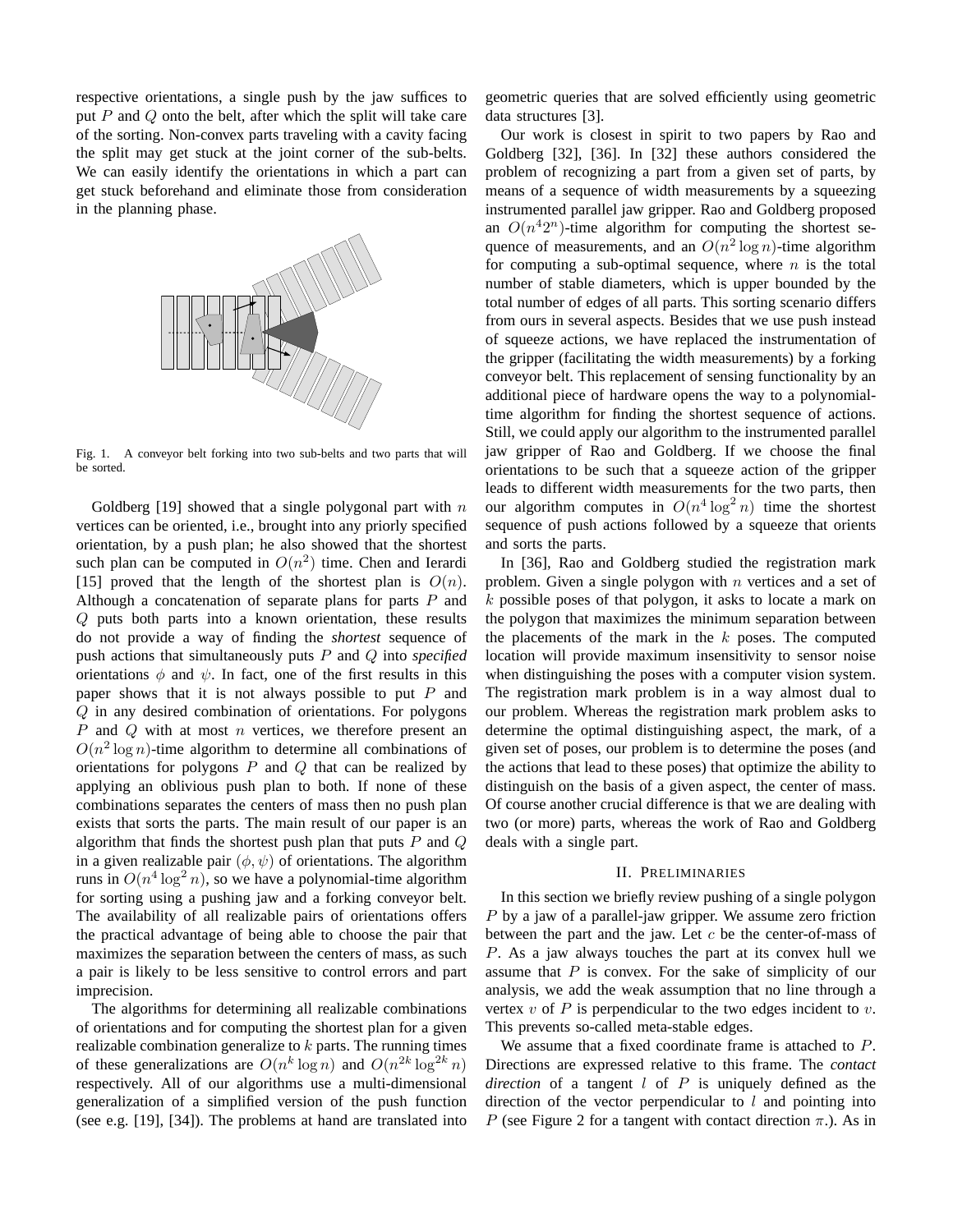Mason [27], we define the *radius function*  $\rho : [0, 2\pi) \to \mathbb{R}_+$ of P with center of mass c;  $\rho$  maps a direction  $\phi$  onto the distance from the  $c$  to the tangent of  $P$  with contact direction  $\phi$ . The radius function is continuous. It determines the push function, which, in turn, determines the final orientation of a part that is being pushed.

Throughout this paper, parts are pushed by a single jaw that moves in a direction perpendicular to itself. Brost [11] was the first to model parallel-jaw gripper motions in this manner. The *push direction* of a single jaw is the direction of its motion. The push direction of a jaw pushing a part equals the contact direction of the jaw. In most cases, parts will start to rotate when pushed. If pushing in a certain direction does *not* cause the part to rotate, then we refer to the corresponding direction as an *equilibrium (push) direction* or *orientation*. Equilibrium orientations play a key role throughout this paper. If pushing does change the orientation, then this rotation changes the orientation of the pushing jaw with respect to the frame attached to the part. We assume a push action to be a reorientation of the jaw followed by an actual push on the object that continues until the part stops rotating and settles in a stable equilibrium pose.

The *push function*  $p : [0, 2\pi) \rightarrow [0, 2\pi)$  links every orientation  $\phi$  to the orientation  $p(\phi)$  in which the part P settles after being pushed by a jaw with push direction  $\phi$  (relative to the frame attached to P). The final orientation  $p(\phi)$  of the part is the contact direction of the jaw after the part has settled. The equilibrium push directions are the fixed points of the push function p.

The push function p for a polygonal part consist of *steps*, which are open intervals  $I \subset [0, 2\pi)$  on which  $p(\phi)$  is constant, and isolated fixed points. Each step of the push function intersects the diagonal line through the origin at the equilibrium orientation corresponding to the step. The steps of the push function are easily constructed [19] from the radius function  $\rho$ , using its local extrema; the orientations corresponding to local extrema are the equilibrium push orientations. If the part is pushed in a direction that is not a local extremum of the radius function then the part will rotate in the direction in which the radius decreases until it finally settles in an orientation corresponding to a local minimum of the radius function. As a result, all points in the open interval  $I$  bounded by two consecutive local maxima of the radius function  $\rho$  map onto the orientation  $\phi \in I$  corresponding to the unique local minimum of  $\rho$  on I. (Note that  $\phi$  itself maps onto  $\phi$  because it is a local extrema.) The fixed points of the steps are the *stable* equilibrium orientations. Besides the steps and ramps there are isolated points satisfying  $p(\phi) = \phi$  in the push function, corresponding to local maxima of the radius function. The isolated fixed points are the *unstable* equilibrium orientations.

Projecting the steps of the push function on the horizontal axis we get the *push diagram*: a partition of the range  $[0, 2\pi)$ into open intervals by the unstable equilibrium orientations along with a collection of stable equilibriums, one per interval. A push action can be visualized in the push diagram by applying to the original orientation of the part a translation and a snap rounding. The length of the translation is the pushing angle and the rounding brings the translated point to the stable equilibrium of the interval that contains it. Figure 2 shows an example of a radius function and the corresponding push function.



Fig. 2. A part, its radius function, the corresponding push function and the simplified push diagram. The vector emanating from the center-of-mass  $c$ shows the zero contact direction for supporting lines.

In the rest of this paper,  $P$  and  $Q$  denote two polygonal shapes, with  $p$  and  $q$  vertices respectively. To simplify the bounds somewhat, we will express them in terms of  $n =$  $\max(p, q)$ . Observe that after one push any shape is in some stable equilibrium orientation. To simplify the exposition, we denote a stable equilibrium orientation of an object a *stable orientation* and a pair of stable equilibrium orientations of two objects a *stable pair*.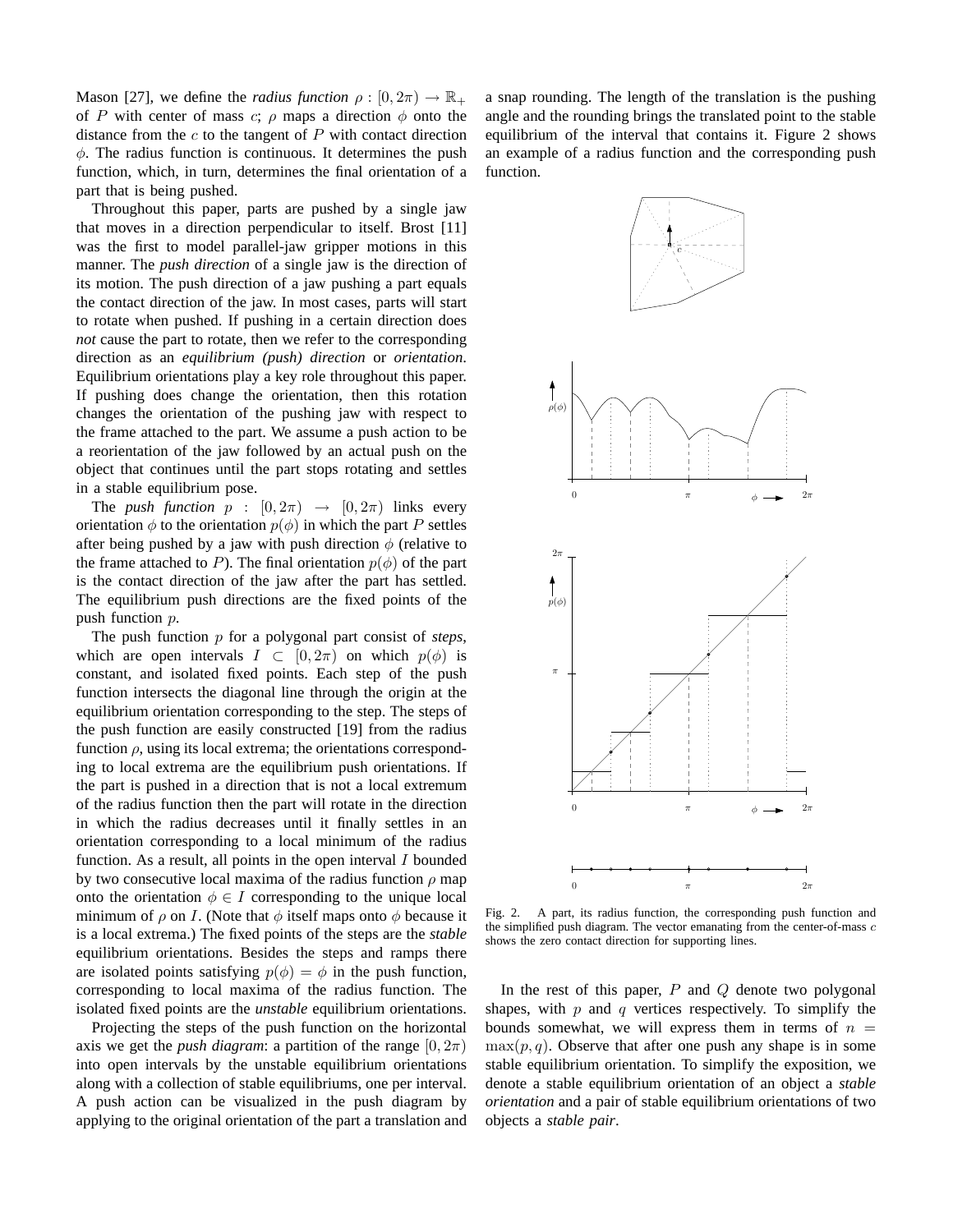## III. ENUMERATING REALIZABLE PAIRS OF ORIENTATIONS

We are interested in finding push plans that bring  $P$  and  $Q$ into a fixed stable pair no matter what their initial orientation is. A stable pair for which this can be done is said to be *realizable*.

For the purpose of separating shapes some realizable stable pairs may be more interesting than others. For example, a pair that maximizes the separation of the centers of mass is more likely to be tolerant to faults or imprecisions. In this section we consider the problem of enumerating all realizable stable pairs, which allows finding the best separating pair for simple criteria.

## *A. Generalized push diagram*

Let us first introduce the generalized push diagram, a tool to visualize the effect of a push operation on a pair of orientations. We partition the set  $[0, 2\pi) \times [0, 2\pi)$  of all possible orientations of  $P$  and  $Q$  by vertical lines at every instable equilibrium of  $P$  and horizontal lines at every instable equilibrium of Q. Let S be the set of points of  $[0, 2\pi)$  ×  $[0, 2\pi)$  corresponding to stable pairs. The couple  $(\mathcal{I}, \mathcal{S})$  is the *generalized push diagram* (GPD) of the two parts P and Q (see Figure 3 for an example of such a generalized push diagram). There is exactly one point of  $S$  in each cell of  $I$ .



Fig. 3. Two parts, their respective push diagrams and the generalized push diagram of the pair.

Suppose that a push operation of angle  $\beta$  is applied to parts P and Q, initially in respective orientations  $\phi$  and  $\psi$ . The resulting orientations of the shapes are the stable pair in the cell containing the point  $(\phi + \beta, \psi + \beta)$ . Thus, a push operation with angle  $\beta$  corresponds in the push diagram to a diagonal translation<sup>1</sup> of length  $\beta\sqrt{2}$  followed by a snap-rounding operation to the stable pair of the cell (*c.f.* Figure 4). Since angles are represented modulo  $2\pi$  the diagonal translation may wrap around, namely when  $\phi + \beta > 2\pi$  or  $\psi + \beta > 2\pi$ .

## *B. Realizable pairs*

In the GPD, the stable pairs reachable by one push from a specified pair of orientations  $(\phi, \psi)$  are exactly those contained



Fig. 4. In the generalized push diagrams, a push operation becomes a translation (possibly involving a wrap around as in the right example) followed by a snap-rounding.

in cells intersected by the diagonal through  $(\phi, \psi)$ . The *preimage* of a stable pair  $(\phi, \psi)$  is the set of stable pairs that are mapped to  $(\phi, \psi)$  by some push; it corresponds in the GPD to the set of stable pairs contained in the union of the diagonal lines intersecting the cell of  $(\phi, \psi)$  (the shaded zone in Figure 5). Since a stable pair may have empty pre-image (as in Figure 5) it may not be realizable.



Fig. 5. The push diagram of a pair having a non-realizable pair of orientations.

However, there always exists one realizable pair and such a pair can be computed in time  $O(n^2)$ . Indeed, Goldberg [19] and Chen and Ierardi [15] proved that one shape can be oriented using  $O(n)$  push operations that can be computed in  $O(n^2)$  time. Once a part has been brought from any orientation into some fixed orientation, any additional push operation leaves it in some (possibly different) fixed orientation. We can thus compute a push plan orienting  $P$  and a push plan orienting Q in  $O(n^2)$  time; the concatenation of these two push plans brings both  $P$  and  $Q$  into a stable pair irrespective of their initial orientations, yielding a realizable stable pair.

## *C. Enumerating realizable pairs*

The *transition graph* is the directed graph whose nodes are stable pairs and whose edges connect a node to stable pairs it can reach by one push action.

*Lemma 1:* Let  $(\phi, \psi)$  be a realizable stable pair. A pair  $(\phi', \psi')$  is realizable if and only if it is reachable from  $(\phi, \psi)$ in the transition graph.

*Proof:* Omitted.

<sup>1</sup>Whenever we use the term *diagonal*, we mean the main diagonal direction (of slope 1). Thus a *diagonal translation* is a translation in direction of the vector  $(1, 1)^T$ , and the *diagonal through a point* is the line through that point of slope 1. Notice that a diagonal usually consists of two segments in the square  $(0, 2\pi)^2$  due to the wrap around effect.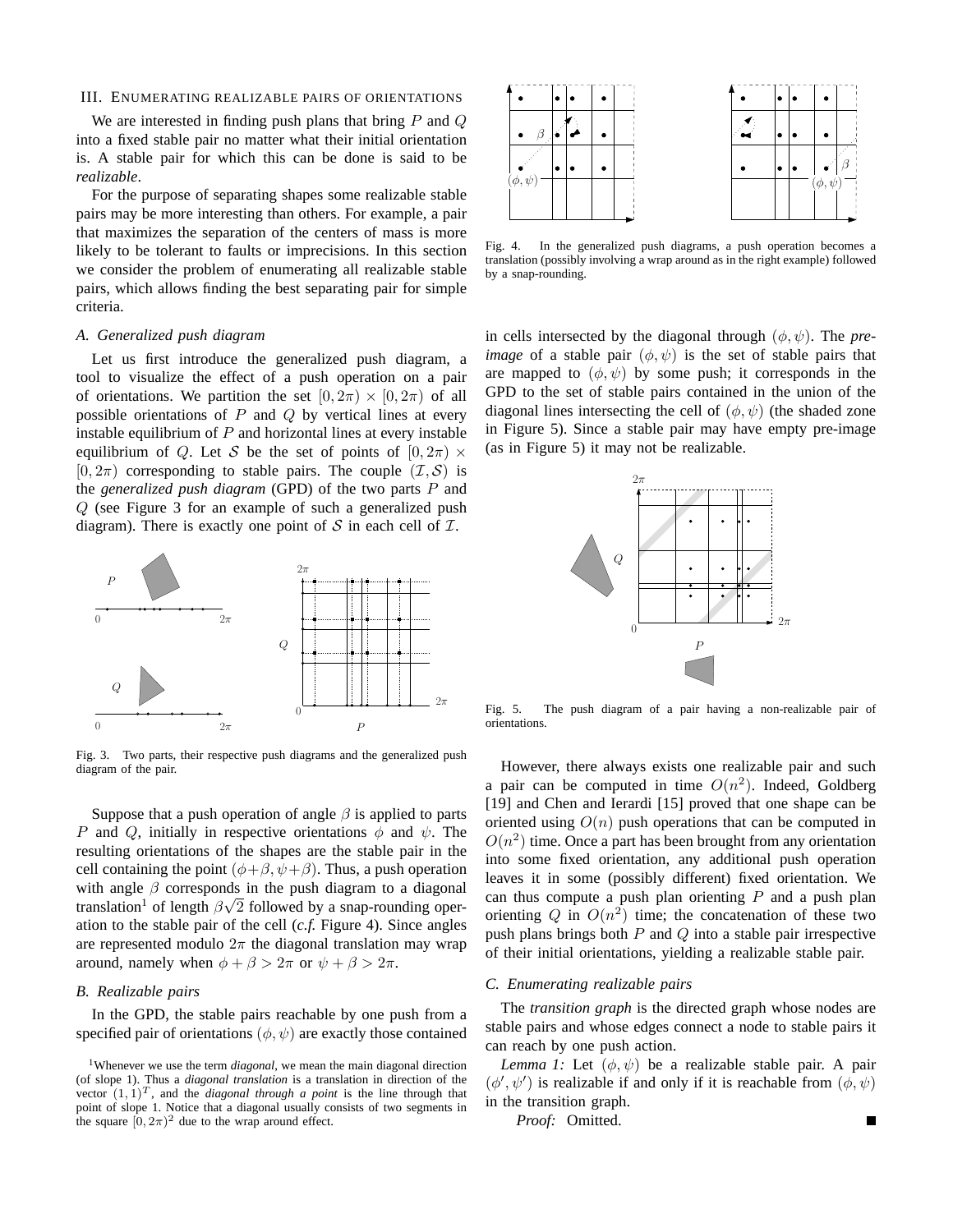The enumeration problem thus reduces to computing a realizable stable pair and performing a breadth-first search (BFS) in the transition graph. Computing a realizable stable pair can be done in time  $O(n^2)$  as mentioned in Section III-B. The transition graph has size  $O(n^3)$  since it has  $O(n^2)$ nodes and each node has  $O(n)$  out-going edges. Thus, using standard graph techniques it is possible to enumerate all realizable stable pairs in time  $O(n^3)$ . Taking advantage of the geometry of the problem, we can prune the transition graph more efficiently as we perform a BFS.

*Theorem 2:* The realizable pairs of orientations of two parts P and Q can be enumerated in  $O(n^2 \log n)$  time and  $O(n^2)$ space.

*Proof:* The basic step in the breadth-first search is this: given a node (which is in our case a stable pair, that is, a grid point in the push diagram), report all other nodes to which there is an out-going edge and that have not been visited before. The basic idea behind our algorithm is to build a data structure that allows us to quickly retrieve the nodes to which there is an outgoing edge. This data structure should support deletions so that we can delete a node from it as soon as it is reached for the first time. Hence, we will always only report nodes that have not been reached before.

Now consider a pair  $(\phi, \psi)$  of stable orientations or, in other words, a grid point in the push diagram. We have seen before that there is an edge from  $(\phi, \psi)$  to  $(\phi', \psi')$  iff the diagonal through  $(\phi, \psi)$  intersects the cell of  $(\phi', \psi')$ . Hence, we need a data structure (allowing deletions) for the following queries: given a query line of slope 1, the diagonal through the point  $(\phi, \psi)$ , report all cells intersected by that line. Since the query line always have slope 1, we can project everything orthogonally onto a line with slope -1. The cells now become intervals, the query line becomes a point, and we wish to report all intervals containing the query point. This problem can be solved using an interval tree. An interval tree uses linear storage—in our case this is  $O(n^2)$  since we have that many cells—and deletions take  $O(\log n)$  time. Reporting all intervals containing a query point can be done in  $O(\log n + A)$ time, where A is the number of reported intervals.

Since any interval is reported and deleted at most once, and the interval tree can be built in  $O(n^2 \log n)$  time, the total time to do the BFS is  $O(n^2 \log n)$ .

## IV. DESIGNING PUSH PLANS

In this section we give a polynomial time algorithm to find an optimal sequence of push actions bringing any parts P and Q into some prescribed realizable stable pair, irrespective of their initial orientations. We first show how this problem reduces to computing a shortest path in some directed graph and then improve that computation by using the geometry of the problem.

An *antecedent* of a set of stable pairs A is any set of stable pairs  $B$  for which there exists a push action bringing any pair in B to some pair in A. The *antecedent graph* is the directed graph whose nodes are all sets of stable pairs and whose directed edges connect each node to all its antecedents.



Fig. 6. The projections of the cells on the second diagonal.

A push plan that brings any shape  $P$  or  $Q$  into some prescribed realizable stable pair  $(\phi, \psi)$  corresponds, in the antecedent graph, to a path from  $A_1 = \{(\phi, \psi)\}\$ to the set  $A_t$  of all stable pairs. Then, an optimal push plan is simply such a path with minimal length. The antecedent graph has order  $2^{n^2}$  nodes which make it too large to be computed in practice.

The circular ordering on the angles induces a similar ordering on the stable orientations of a shape. Let a *circular interval* denote a set of stable orientations that are consecutive for this ordering (see Figure 7 for some examples). The product of two

$$
0 \longrightarrow \begin{array}{c} 1 & 2 & 3 & 4 \\ \hline \bullet \bullet \bullet \bullet \bullet \bullet \bullet \bullet \bullet \bullet \bullet \bullet \end{array} 2\pi
$$

Fig. 7. Push diagram having for example  $\{1, 2, 3\}$  or  $\{3, 4, 1\}$  as circular intervals.

circular intervals corresponds, in the GPD, to a set of stable pairs whose cells make up a rectangle<sup>2</sup>. We call a product of two circular intervals a *circular rectangle*. The *reduced antecedent graph* is obtained from the antecedent graph by deleting all nodes that are not circular rectangles and their associated edges.

*Lemma 3:* The reduced antecedent graph contains  $\{(\phi, \psi)\},\$ the set of all orientations and at least one shortest path of the antecedent graph between them.

*Proof:* Obviously  $\{(\phi, \psi)\}\$ and the set of all orientations are circular rectangles. Let  $(A, B)$  be an edge in the antecedent graph with A being a circular rectangle. Let  $B'$  be the smallest circular rectangle that contains  $B$ . By monotonicity of the push function, any push action sending  $B$  in  $A$  also sends  $B'$  in A. Thus,  $B'$  is also an antecedent of A. Consider a shortest path  $A_1 \rightarrow \ldots \rightarrow A_t$  from  $A_1 = \{(\phi, \psi)\}\$ to the set  $A_t$ of all orientations. By induction there exists a path  $A_1 \rightarrow$  $B_2 \to \ldots \to B_{t-1} \to A_t$  such that  $A_i \subset B_i$  and the  $B_i$  are circular rectangles. This path is thus contained in the reduced antecedent graph and has the same length as a shortest path.

<sup>2</sup>The wrap around effect can split it into four rectangles in the region  $[0, 2\pi)^2$ .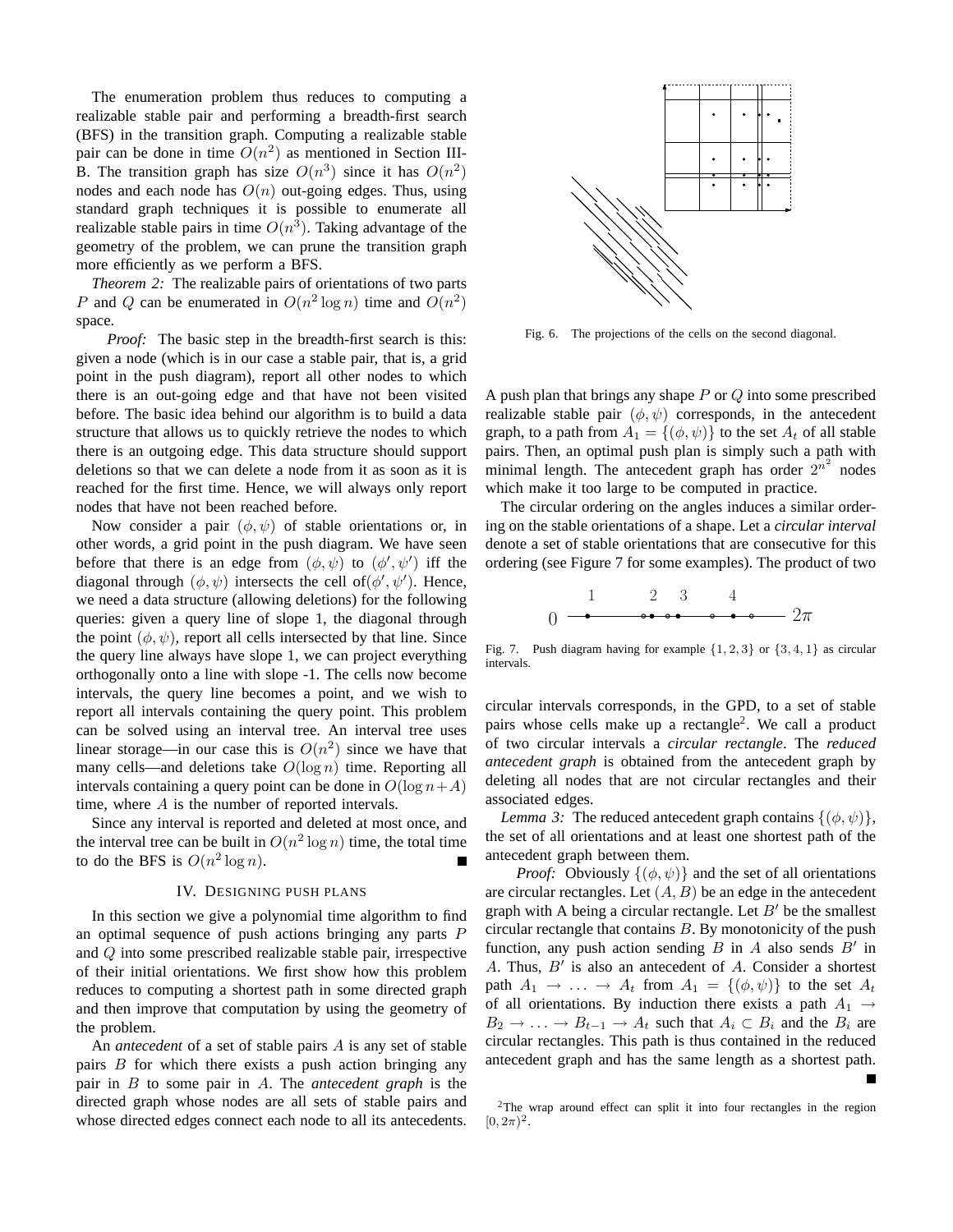The reduced antecedent graph has  $O(n^4)$  nodes, each having  $O(n^2)$  out-going edges<sup>3</sup>. The size of the graph is thus  $O(n^6)$ and standard graph techniques allows for a computation of an optimal push plan for a specified realizable pair in  $O(n^6)$ time and space. Again, this result can be improved by using the GPD.

Consider a copy of a circular rectangle A sliding positively along the diagonal in the GPD. The circular rectangles that are antecedents of A correspond to the rectangles contained in that copy at the positions where it has at least one stable pair on its lower or left boundary. Therefore, there is an edge  $(A, B)$ in the reduced antecedent graph iff there exists a translation of B along the diagonal mapping the stable pairs of  $B$  to  $A$  with at least one being mapped to the lower or left boundary of A. We thus organize all the rectangles over the generalized push diagram in a data structure that allows for efficient answers to such queries.

*Theorem 4:* An optimal push plan achieving a specified realizable pair of orientations can be found in  $O(n^4 \log^2 n)$ time and space.

*Proof:* Assume we are looking for rectangles B with at least one equilibrium point mapped to  $A$ 's left boundary; the rectangles with an equilibrium point mapped to  $A$ 's bottom side can be found with a similar data structure. It is not difficult to see that now the query translates to the following: find all rectangles  $B$  such that (a) the left side of  $B$  is contained in the left side of A when both sides are projected orthogonally onto a line of slope  $-1$ , and (b) the length of  $B$ 's horizontal sides is less than or equal to the length of A's horizontal sides. Again we can solve this using a suitable geometric data structure. More precisely, the above query can be transformed to a 3 dimensional range query. Using a 3-dimensional range tree and dynamic fractional cascading (with only deletions) [28], we obtain a data structure using  $O(s \log^2 n)$  storage and preprocessing, and with  $O(\log^2 n)$  update and query time (plus, for queries,  $O(1)$  time for each reported answer), where s is the number of objects stored in the structure.

## V. SORTING  $k$  parts

Most of our results generalize to any number of polygonal shapes. Let  $\{P_1, \ldots, P_k\}$  be a set of polygonal parts having  $O(n)$  equilibrium points each. The problem now becomes to find a sequence of push actions that brings any shape into some fixed orientation such that the resulting positions of the centers of mass of the k shapes are pairwise separated. The two fundamental questions remain the design of algorithms to enumerate all realizable families of orientations, as some families may obviously not be realizable, and to compute an optimal push plan for a given realizable family.

*Theorem 5:* The realizable families of orientations of k polygonal parts  $(P_1, \ldots, P_k)$  with  $O(n)$  equilibrium points each can be enumerated in  $O(n^k \log n)$  time.

*Proof:* By the same reasoning as in Section III-B a realizable family can be computed in time  $O(kn^2)$ . Generalizing the transition graph introduced in Section III-C to  $k$ parts is straightforward and the problem of enumerating all the realizable families also translates to a breadth-first search in some graph, which now has  $O(n^k)$  nodes. The families of orientations accessible from a given family  $F$  correspond to the  $k$ -dimensional boxes whose projection on the hyperplane orthogonal to the main diagonal contain the projection of F. The dynamic data structure that supports the BFS now becomes somewhat more involved: it will be a multi-level data structure [3], whose first  $k - 2$  levels are segment trees and whose last level is an interval tree. Such a data structure on  $s$ boxes uses  $O(s \log^{k-2} s)$  storage,  $O(s \log^{k-1} s)$  preprocessing time, and queries and deletions can be done in  $O(\log^{k-1} s)$ time (plus  $O(A)$  time for reporting the answers in case of a query.) For lack of space, we omit the (standard) details. Since we have  $s = O(n^k)$  cells, the running time of the entire algorithm is  $O(n^k \log^{k-1} n)$ .

Our algorithm to compute an optimal push plan generalizes in a similar way:

*Theorem 6:* An optimal push plan for a separating families of orientations of k polygonal parts  $(P_1, \ldots, P_k)$  with  $O(n)$ equilibrium points each can be found in  $O(n^{2k} \log^{2k} n)$  time. *Proof:* Omitted.

## VI. CONCLUSION

We presented a polynomial-time algorithm to design a push plan for putting two types of parts into such orientations that they can be sorted using a simple sensorless device. Our approach generalizes to non-polygonal parts with finitely many equilibrium orientations, that is any shape whose boundary does not contain a circular arc centered at the center of mass.

Fence designs gained considerable attention recently as they can replace push mechanisms for certain tasks and are simpler to realize. We also plan to generalize our technique for sorting parts so that it works with fences instead of push actions. The main difference for our method is that the pushing angle of a fence is more restricted than that of a jaw. The diagonal query lines thus becomes diagonal query segments and our data structures over the generalized push diagram have to be adjusted accordingly.

An interesting open problem is to find the overall shortest sequence of push actions leading to any realizable stable pair of orientations, or to any realizable stable pair of orientations providing a prescribed minimum separation between the centers of mass of both parts. It would also be interesting to investigate the worst-case number of push actions needed to bring any two shapes into a given stable pair of orientations.

#### **REFERENCES**

- [1] S. Akella, W. Huang, K. M. Lynch, and M. T. Mason. Parts feeding on a conveyor with a one joint robot. *Algorithmica*, 26:313–344, 2000.
- [2] S. Akella and M. T. Mason. Posing polygonal objects in the plane by pushing. In *IEEE International Conference on Robotics and Automation (ICRA)*, pages 2255–2262, 1992.

<sup>&</sup>lt;sup>3</sup>In fact, one can argue that the total number of edges in  $O(n^5)$ , but the running time of the algorithm we will present does not depend on the number of edges, so we do not go into the argument here.